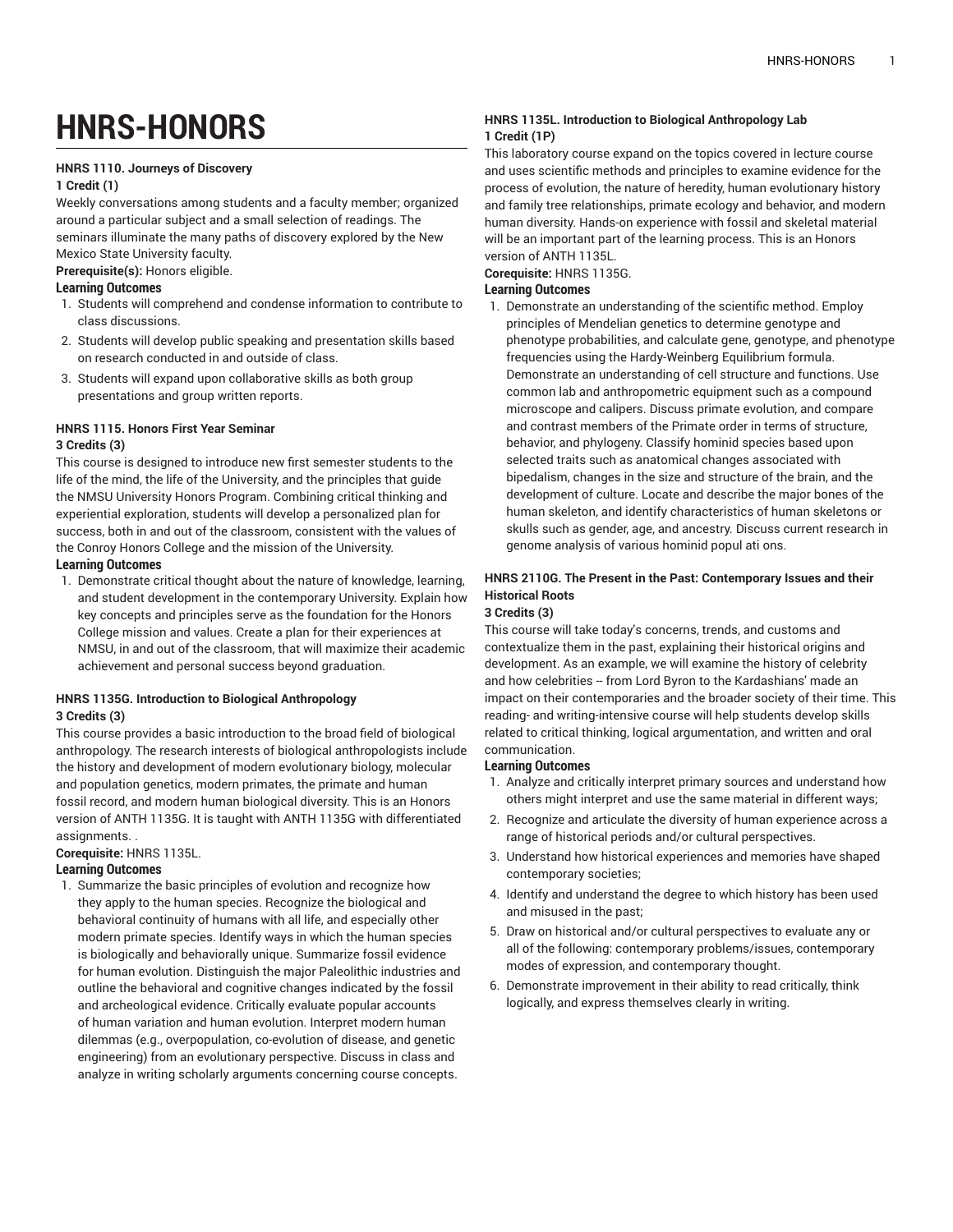#### **HNRS 2111. Successful Fellowship Writing**

#### **1 Credit (1)**

Provides scholars with hands-on skills to complete proposals for scholarships and fellowships, such as the Truman, Rhodes, Marshall, Goldwater, Udall, and others. Other skills include how to write resumes, develop general research skills, and find grant and foundation sources. For freshmen and sophomores. 5 or higher

**Prerequisite(s):** An ACT score of 26 or higher; or a combination of an ACT score of 24-25 with a High School GPA of 3.75; or a NMSU cummulative GPA of 3.

#### **Learning Outcomes**

- 1. Review of Prestigious International and National scholarships
- 2. Best practices in preparing competitive proposals and applications
- 3. Effective strategies for writing compelling Executive summaries, Resumes, and Personal Statements

### **HNRS 2114G. Music in Time and Space**

#### **3 Credits (3)**

Introduction to all forms of Music. Through our auditory senses and intellectual faculties music is an ideal means for intelligent and humanistic examination of peoples and cultures, and for the enhancement of life. Types of music covered include classical, jazz, rock and roll, and world music. Music videos, live in-class performances, evening concerts, and lectures will be used as a basis for discussions and research. May be repeated up to 3 credits. Restricted to Las Cruces campus only.

#### **Learning Outcomes**

- 1. Analyze and critically interpret significant primary texts and/or works of art (this includes fine art, literature, music, theatre, and film).
- 2. Compare art forms, modes of thought and expression, and processes across a range of historical periods and/or structures (such as political, geographic, social, cultural, religious, intellectual).
- 3. Recognize and articulate the diversity of human experience across a range of historical periods and/or cultural perspectives.
- 4. Draw on historical and/or cultural perspectives to evaluate all of the following: contemporary problems/issues, contemporary modes of expression, and contemporary thought

### **HNRS 2115G. Encounters with Art**

#### **3 Credits (3)**

A multicultural examination of the principles and philosophies of the visual arts and the ideas expressed through them. 5 or higher **Prerequisite(s):** An ACT score of 26 or higher; or a combination of an ACT score of 24-25 with a High School GPA of 3.75; or a NMSU cummulative GPA of 3.

#### **Learning Outcomes**

- 1. Articulate the relationship of art to the human experience
- 2. Apply the vocabulary of art to critical writings and discussions
- 3. Interpret art works within cultural, social, personal and historical contexts

#### **HNRS 2116G. Earth, Time and Life 4 Credits (3+3P)**

Covers how the earth's materials form, processes involved in changing the earth's configuration, and extent of people's dependence upon the earth's resources. Includes mineral and energy resources, development of landscapes, environmental problems, evolution of the earth and life forms. May be taken in place of GEOL 1110. 5 or higher

**Prerequisite(s):** An ACT score of 26 or higher; or a combination of an ACT score of 24-25 with a High School GPA of 3.75; or a NMSU cummulative GPA of 3.

#### **Learning Outcomes**

- 1. Gain a general understanding of geology and the geological processes that have been occurring throughout Earth's history.
- 2. Learn about some of the common minerals and rocks that are the building blocks to geology and the rock cycle.
- 3. Investigate the processes associated with each rock type (e.g., volcanoes, faults, depositional processes, etc.) and as well as potential geologic hazards (e.g., volcanic eruptions, earthquakes, flooding, etc.).
- 4. Recognize and identify common minerals and rocks and understand the basic processes and conditions responsible for their formation and occurrence.
- 5. Comprehensively understand how the internal and external parts of the Earth have functioned throughout geologic time.

#### **HNRS 2117G. The World of the Renaissance: Discovering the Modern 3 Credits (3)**

An introduction to the literature and thought of Renaissance Europe. Humanism and the Reformation will be approached through the intensive study of major writers such as Petrarch, Machiavelli, Luther, Erasmus, Montaigne, and Shakespeare. Restricted to Las Cruces campus only. 5 or higher

**Prerequisite(s):** An ACT score of 26 or higher; or a combination of an ACT score of 24-25 with a High School GPA of 3.75; or a NMSU cummulative GPA of 3.

- 1. Analyze and critically interpret significant primary texts and/or works of fine art, literature, philosophy, and theatre from the early modem period;
- 2. Locate art forms, modes of thought and expression, and processes from the early modem period in historical and/or cultural context and compare them to those of other time periods;
- 3. Demonstrate an understanding of how early modem historical and/or cultural perspectives and key
- 4. technological developments contributed to the development of contemporary thought and modes of expression;
- 5. Recognize and articulate the diversity of human experience across historical periods and/or cultural perspectives;
- 6. Demonstrate skill in working with relevant secondary resources and research tools to develop a class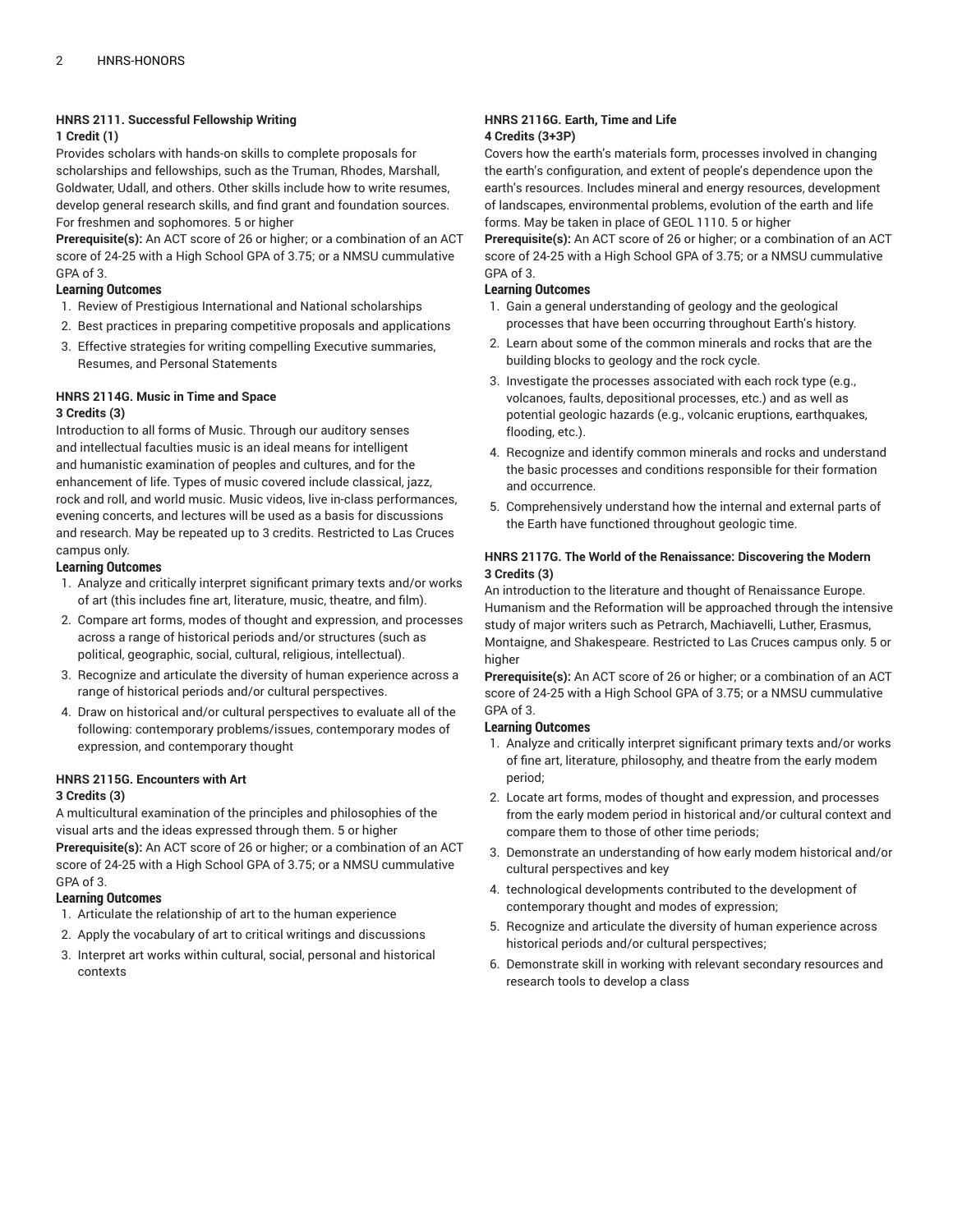#### **HNRS 2120G. Foundations of Western Culture**

#### **3 Credits (3)**

Critical reading of seminal texts relating to the foundations of culture and values in Western civilization, from ancient Greece to about 1700. Focus on the development of concepts of nature, human nature, and the state. 5 or higher

**Prerequisite(s):** An ACT score of 26 or higher; or a combination of an ACT score of 24-25 with a High School GPA of 3.75; or a NMSU cummulative GPA of 3.

#### **Learning Outcomes**

- 1. Students will enhance abilities to quickly read, comprehend, and evaluate lengthy, complex texts to extract their fundamental arguments.
- 2. Students will improve critical thinking by grappling with ethical issues about the rights of individuals versus societies.
- 3. Students will use historical analysis to contextualize current social, political, geographic, and economic issues and how the foundations continue to affect contemporary society.

### **HNRS 2130G. Shakespeare on Film**

#### **3 Credits (3)**

How do Shakespeare's plays continue to speak to us through the medium of film? Written in a time of rapid social change,Shakespeare's plays invited audiences to think critically about the relationship between the self and others and to question conventions. Performances of Shakespeare have long been used to call out social injustice, from western anti-Semitism prior to World War II (The Merchant of Venice), to civil rights-era white supremacy in the US and apartheid in South African (Othello),and authoritarianism in the Arab Spring (Richard III). This course focuses on post-1980 Hollywood film versions of Shakespeare's plays and a few prior landmark adaptations around the world, examining how they use Shakespeare as a medium for debate and even a catalyst for social change.

#### **Learning Outcomes**

- 1. Demonstrate critical thinking by identifying issues and problems in the film adaptation of Shakespeare;
- 2. 2 .Engage in intercultural reasoning and develop intercultural competence and historical consciousness in analyzing film adaptations from the US, Europe, and Asia;
- 3. Engage with questions of personal and social responsibility as explored in Shakespeare's plays and modern film adaptations;
- 4. Conduct effective research on a relevant topic, evaluating the validity and authority of secondary sources, synthesizing ideas, and drawing reasonable conclusions;
- 5. 5 .Present independent research in collaboration with other student researchers and reflect on this teamwork experience

#### **HNRS 2140G. Plato and the Discovery of Philosophy 3 Credits (3)**

Examines arguments and theories found in the Platonic dialogues with a view to determining the nature and value of philosophy both from Plato's point of view and absolutely. 5 or higher

**Prerequisite(s):** An ACT score of 26 or higher; or a combination of an ACT score of 24-25 with a High School GPA of 3.75; or a NMSU cummulative GPA of 3.

#### **Learning Outcomes**

- 1. Students will evaluate a number of Plato's dialogues to understand his doctrines and arguments.
- 2. Students will use their understanding to further evaluate why his philosophies have remained influential in modern, Western society and beyond.
- 3. Students will develop well-formulated, compelling arguments from philosophical texts.

#### **HNRS 2141G. Bamboo and Silk: The Fabric of Chinese Literature 3 Credits (3)**

Introductory survey of traditional and modern Chinese prose and poetry in translation with emphasis on genre, theme, and social/historical context. 5 or higher

**Prerequisite(s):** An ACT score of 26 or higher; or a combination of an ACT score of 24-25 with a High School GPA of 3.75; or a NMSU cummulative GPA of 3.

#### **Learning Outcomes**

- 1. Students will acquire extensive knowledge of one of the world's oldest and richest literary traditions.
- 2. Not incidentally, students will also gain knowledge of China's history and philosophical traditions.
- 3. As this class is based on reading, writing, and discussion, students will hone their interpretive and
- 4. expressive skills.

#### **HNRS 2145G. Celtic Literature**

#### **3 Credits (3)**

This course provides an overview of the most important early literary works of the so-called Celtic nations, principally Ireland and Wales, from a literary and historical approach. This literature stems from the period 600-1200 and ends with the development of the Romances under influence from the French

- 1. Students will learn the concept of the international folk tale,
- 2. Students will learn about the history of the Celts
- 3. Students will learn about the concept of Celtic nations' formed during the 19th Century.
- 4. Students will enhance critical thinking skills.
- 5. Students will enhance written and oral communication.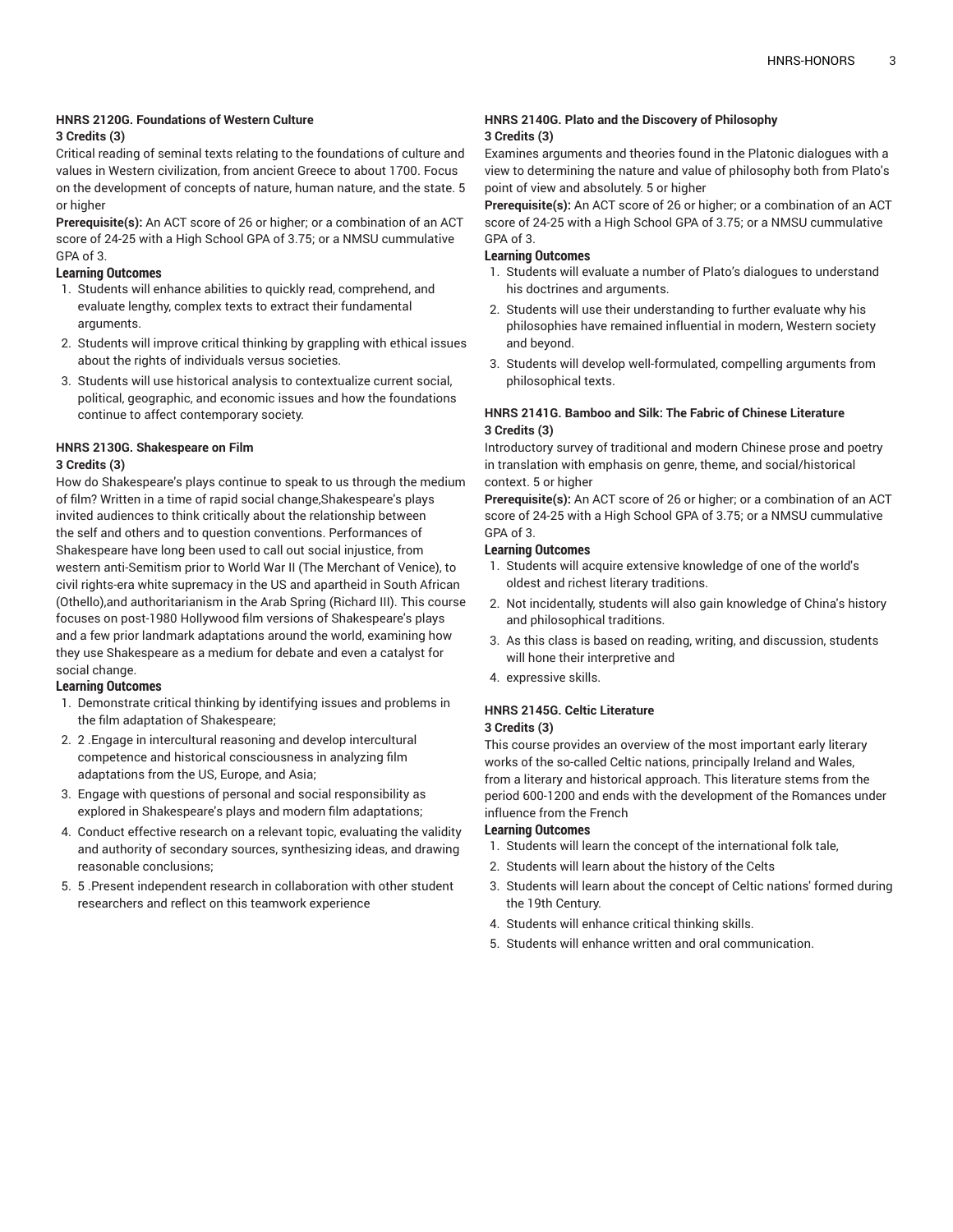#### **HNRS 2160G. New Testament as Literature**

#### **3 Credits (3)**

Literature of the New Testament examined from a literary perspective. Emphasis on translation history of the New Testament, generic features of gospel, epistle and apocalypse, precedent literary models, problems of authorship, classification of New Testament texts. 5 or higher **Prerequisite(s):** An ACT score of 26 or higher; or a combination of an ACT score of 24-25 with a High School GPA of 3.75; or a NMSU cummulative GPA of 3.

#### **Learning Outcomes**

- 1. Students will hone critical thinking skills byanalyzing arguments and controversies surrounding the roots of Christianity.
- 2. Students will discern and discuss the viability of both literary and historical sources with debated authorship, dating, and interdependency.
- 3. Students will practice interpersonal navigation and maintaining an academic environment of respect as they discuss a number of topics that can be considered controversial or subjective.

### **HNRS 2161G. Window of Humanity**

#### **3 Credits (3)**

Anthropology is the most humanistic of the sciences, and the most scientific of the humanities. This course will use anthropological perspectives to examine the human experience from our earliest origins, through the experiences of contemporary societies. We will gain insights into the influence of both culture and biology on shaping our shared human universals, and on the many ways in which human groups are diverse. Restricted to Las Cruces campus only. 5 or higher

**Prerequisite(s):** An ACT score of 26 or higher; or a combination of an ACT score of 24-25 with a High School GPA of 3.75; or a NMSU cummulative GPA of 3.

#### **Learning Outcomes**

- 1. Explain the concepts that define Anthropology (along with its subfields) as a specific research discipline.
- 2. Possess a growing vocabulary for anthropology, cultural study, ethnographic research and writing that will empower them as they continue with their degrees and professional careers.
- 3. Recognize how Anthropological concepts, terms, and methods are valuable for present-day concerns and how these tools can be used to engage life and the world at large.

#### **HNRS 2165G. Introduction to Humanities in the 21st Century 3 Credits (3)**

An exploration of the global humanities according to its various manifestations: environmental, public, digital, and applied. **Learning Outcomes**

#### 1. Articulate what the humanities are and what role they have played in education throughout the ages

- 2. Critically analyze and communicate orally and in writing various humanities concepts and global interconnections among peoples and cultures. Describe, through the study of the global humanities, how cultural contexts and human practices influence individuals and societies.
- 3. Apply the knowledge and skills gained through the study of the global humanities to explore their majors, their career goals, and the responsibilities of individuals in their communities.
- 4. Demonstrate information literacy and technological skills in researching and presenting themes related to the global humanities.
- 5. Reflect on the effects of the global humanities on individuals.

#### **HNRS 2170G. The Human Mind 3 Credits (3)**

The primary course objective is to develop an appreciation of the variety and complexity of problems that are solved by the human mind. The course explores how problems are solved by a combined computational analysis (computational theory of mind), and evolutionary (evolution by natural selection) perspective. The mind is what the brain does (i.e. information processing) and the brain is a computational device that is a product of evolution by natural selection. Note that this is not a neuroscience course, we will be focusing on the mind (what the brain does) rather than on the brain. Restricted to Las Cruces campus only. **Learning Outcomes**

1. Enhance written and oral communication Stimulate critical thinking and learn to weigh scientific evidence Challenge students to make ethical decisions and promote personal and social responsibility

#### **HNRS 2171G. The Worlds of Arthur 3 Credits (3)**

Arthurian texts and traditions from medieval chronicles to contemporary literature. Emphasis on both the continuities of the Arthurian tradition and the diversity of genres, media, and cultures that have given expression to the legend. May be repeated up to 3 credits. Restricted to Las Cruces campus only.

#### **Learning Outcomes**

- 1. Students will examine how texts and narratives, even with fictional implications, still held psychological, social, cultural, and religious sway within developed societies throughout history.
- 2. Students will synthesize information from an array of both primary and secondary sources to measure the cultural significance King Arthur holds in contemporary societies.
- 3. Students will extrapolate how a society's values at any point in history will affect the transference of mythos, just as a myth transmits the values of that society.

## **HNRS 2172G. Archaeology: Search for the Past**

#### **3 Credits (3)**

A critical evaluation of various approaches to understanding prehistory and history. The methods and theories of legitimate archaeology are contrasted with fantastic claims that invoke extraterrestrials, global catastrophes, transoceanic voyages, and extra-sensory perception. May be repeated up to 3 credits. Restricted to Las Cruces campus only. 5 or higher

**Prerequisite(s):** An ACT score of 26 or higher; or a combination of an ACT score of 24-25 with a High School GPA of 3.75; or a NMSU cummulative GPA of 3.

- 1. Identify, describe, and explain how human lifeways changed in diverse communities in different parts of the globe.
- 2. Select and use relevant archaeological evidence to articulate how people's beliefs and values were influenced by politics, geography, economics, culture, biology, history, and social institutions in the past.
- 3. Analyze the significance of archaeological artifacts in context and explain their relevance to understanding relations among individuals, their society, and the environment.
- 4. Evaluate how practices in research, conservation, and tourism to archaeological sites promote ethical stewardship of non-renewable archaeological resources.
- 5. Design a study tour to archaeological sites that will address a key question or argument in prehistory and promote historic/ archaeological preservation.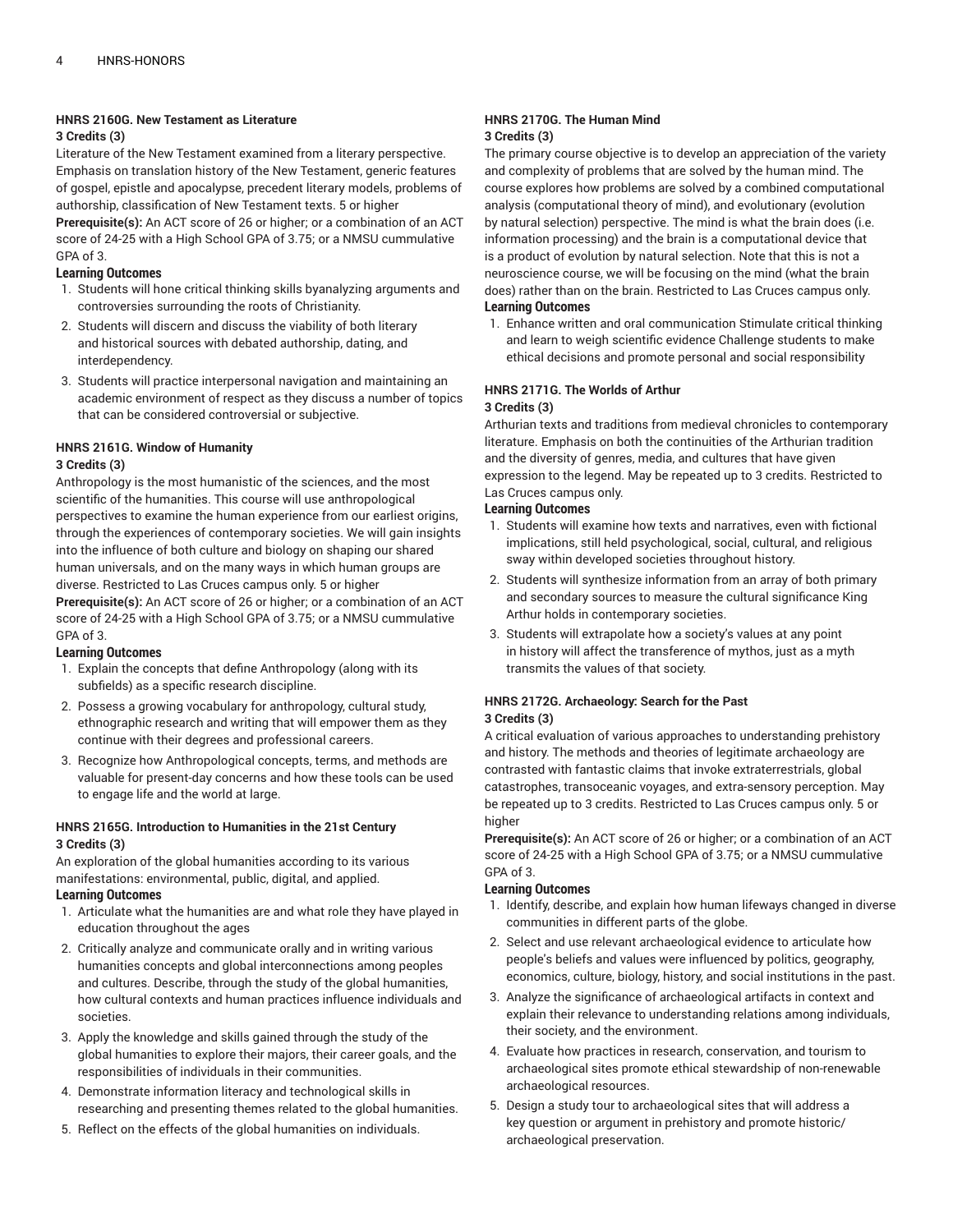#### **HNRS 2175G. Introduction to Communication Honors 3 Credits (3)**

Study and practice of interpersonal, small group, and presentational skills essential to effective social, business, and professional interaction. May be repeated up to 3 credits.

**Prerequisite:** An ACT score of 26 or higher; or a combination of an ACT score of 24-25 with a High School GPA of 3.75; or a NMSU cummulative GPA of 3.5 or higher.

- **Learning Outcomes**
- 1. Analyze and evaluate oral and written communication in terms of situation, audience, purpose, aesthetics, and diverse points of view. Express a primary purpose in a compelling statement and order supporting points logically and convincingly. Use effective rhetorical strategies to persuade, inform and engage. Employ writing and/or speaking processes such as planning, collaborating, organizing, composing, revising editing to create presentations using correct diction, syntax, grammar and mechanics. Integrate research correctly and ethically from credible sources to support the primary purpose of a communication. Engage in reasoned civil discourse while recognizing the distinctions among opinions, facts, and inferences.

#### **HNRS 2176. Acting for Everyone 3 Credits (3)**

To provide fundamental training in acting techniques, including stage voice and movement, improvisation, ensemble building, characterization, emotion exploration and basic performance analysis. The course will provide a correlation between theatre skills and everyday "life" skills and seek to encourage an appreciation for the art of theatre. **Learning Outcomes**

- 1. Improve effectiveness of oral communication.
- 2. Enhance creativity and appreciation of theatre.
- 3. Build confidence and expressiveness.

#### **HNRS 2178G. Theatre: Beginnings to Broadway 3 Credits (3)**

Intercultural and historical overview of live theatre production and performance, including history, literature and professionals. Students attend and report on stage productions. 5 or higher

**Prerequisite(s):** An ACT score of 26 or higher; or a combination of an ACT score of 24-25 with a High School GPA of 3.75; or a NMSU cummulative GPA of 3.

### **Learning Outcomes**

- 1. Distinguish and differentiate the characteristics of theatre from other art forms.
- 2. Describe the major components of a theatrical event.
- 3. Describe the functions of various theatre personnel.
- 4. Define specific terms relating to the study of theatre.
- 5. List and describe the parts of a play.
- 6. Define the different parts of plot.
- 7. Critique plays
- 8. Describe the characteristics of theatre in the different periods of history.
- 9. Develop an appreciation for theatre as an art form and a reflection of society

#### **HNRS 2180G. Citizen and State Great Political Issues 3 Credits (3)**

The fundamental questions of politics: why and how political societies are organized, what values they express, and how well they satisfy those normative goals and the differing conceptions of citizenship, representation, and freedom. 5 or higher

**Prerequisite(s):** An ACT score of 26 or higher; or a combination of an ACT score of 24-25 with a High School GPA of 3.75; or a NMSU cummulative GPA of 3.

#### **Learning Outcomes**

- 1. Students will investigate the fluid state of American politics by discerning the decisions and policies of a selection of presidents.
- 2. Students will investigate the complex operations behind a representative democracy.
- 3. Students will examine how the sociopolitical environment surrounding a president influences his policies, and how a president's policies affect the broader society.
- 4. Students will assess and measure how politics can be affected by active and engaged citizens

#### **HNRS 2185G. Democracies, Despots and Daily Life 3 Credits (3)**

This course will offer students the chance to read firsthand accounts of ordinary citizens' lives under different political systems,from the earliest age to the present day. This reading- and writing-intensive course will help students develop skills related to critical thinking, logical argumentation, and written and oral communication.

- 1. Analyze and critically interpret primary sources and understand how others might interpret and use the same material in different ways;
- 2. Recognize and articulate the diversity of human experience across a range of historical periods and/or cultural perspectives.
- 3. Understand how historical experiences and memories have shaped contemporary societies;
- 4. Identify and understand the degree to which history has been used and misused in the past;
- 5. Draw on historical and/or cultural perspectives to evaluate any or all of the following: contemporary problems/issues, contemporary modes of expression, and contemporary thought.
- 6. Demonstrate improvement in their ability to read critically, think logically, and express themselves clearly in writing.